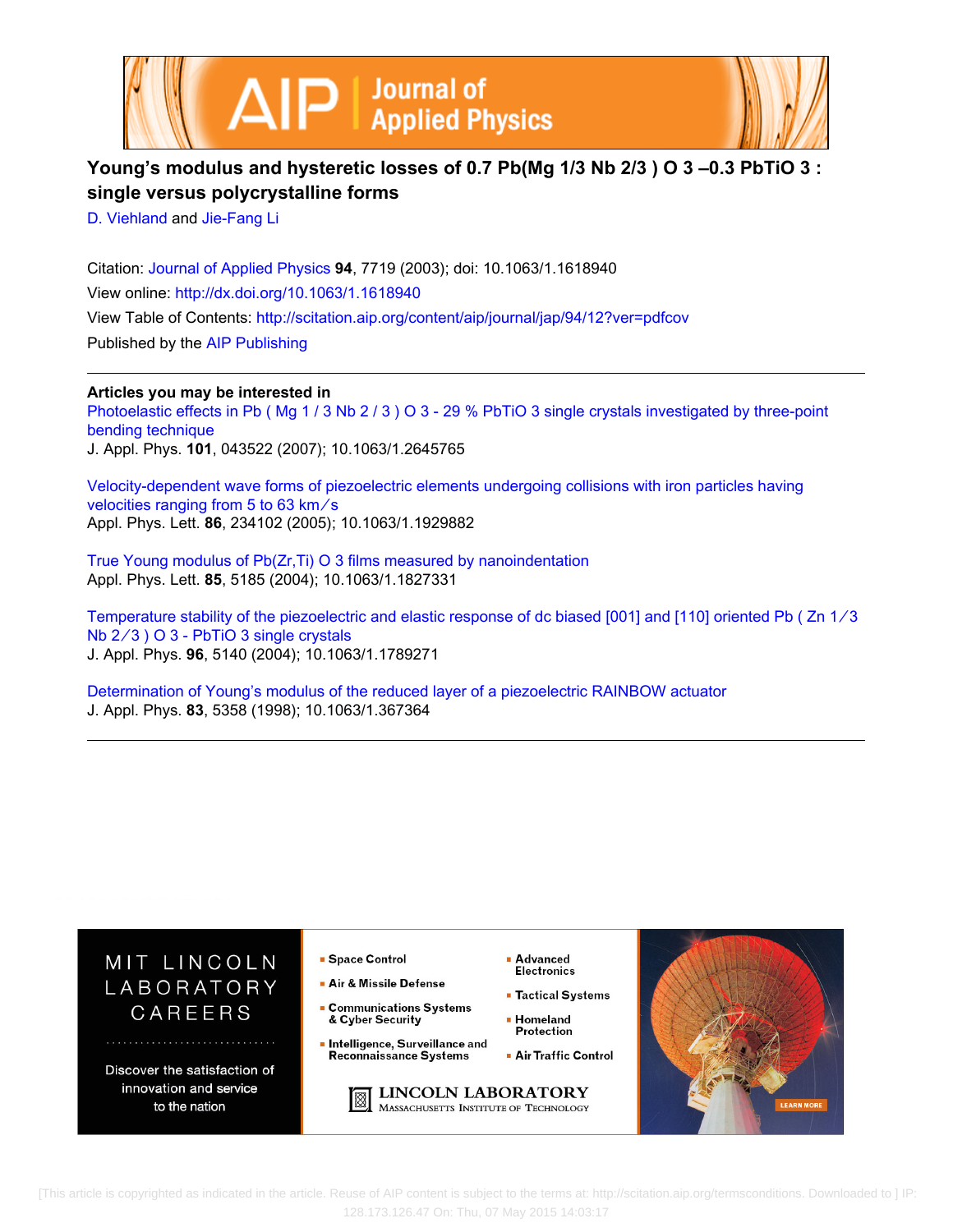# **Young's modulus and hysteretic losses of**  $0.7Pb(Mg_{1/3}Nb_{2/3})O_3 - 0.3PbTiO_3$ **: single versus polycrystalline forms**

D. Viehland<sup>a)</sup> and Jie-Fang Li

*Department of Materials Science and Engineering, Virginia Tech, Blacksburg, Virginia 24061*

(Received 14 February 2003; accepted 25 August 2003)

Young's modulus (Y) of  $0.7Pb(Mg_{1/3}Nb_{2/3})O_3 - 0.3PbTiO_3$  has been investigated for polycrystals and single crystals oriented along  $\langle 001 \rangle$ ,  $\langle 110 \rangle$ , and  $\langle 111 \rangle$ . The value of  $Y_{\langle 001 \rangle}$  and  $Y_{\langle 110 \rangle}$  for single crystals was dramatically lower than either  $Y_{(111)}$  or the polycrystalline averaged value. For ceramics, field dependent measurements revealed a significant softening of *Y*, which was not observed for oriented crystals. For both forms, the elastic energy densities were similar, however significantly higher hysteretic losses were found for polycrystals. © *2003 American Institute of Physics.* [DOI: 10.1063/1.1618940]

#### **INTRODUCTION**

Single crystals of  $0.7Pb(Mg_{1/3}Nb_{2/3})O_3 - 0.3PbTiO_3$  $(PMN-PT)$  that are oriented along the  $\langle 001 \rangle$  direction have high electromechanical coupling coefficients  $(k \sim 0.95)$  and electrically induced strains.<sup> $1-3$ </sup> These properties are superior to those of  $Pb(Zr_{1-x}Ti_x)O_3$  (PZT) ceramics that have traditionally been used in transducers and actuators.<sup>4</sup>  $\langle 001 \rangle$ oriented single crystals of  $0.7Pb(Mg_{1/3}Nb_{2/3})O_3 - 0.3PbTiO_3$ are currently under development for advanced transducers in sonar. In acoustic transducer applications, $5$  uniaxial prestress inherently needs to be used. The influence of applied uniaxial stress  $\sigma$  on the electromechanical performance characteristics of  $\langle 001 \rangle$ -oriented PMN–PT crystals has recently been investigated.6,7 These investigations have demonstrated a depolarization of the crystals with increasing  $\sigma$ . The electromechanical coupling and acoustic power density are relatively  $\sigma$ independent over a modest range of stresses, because the elastic strain and polarization are dually changed under  $\sigma$ .

It has been known for some time that poled PMN–PT ceramics and soft PZTs have high coupling and piezoelectric  $constants$ <sup>8-10</sup> however, their application in acoustics and transduction has been limited by hysteretic losses, resulting in thermal stability problems. Even though hard PZT materials have lower electromechanical performance coefficients,<sup>8</sup> acoustic and transduction devices are designed around these compositions, in order to reduce the hysteretic losses. The performance characteristics of  $\langle 001 \rangle$ -oriented  $0.7Pb(Mg_{1/3}Nb_{2/3})O_3 - 0.3PbTiO_3$  crystals are significantly superior to those of corresponding compositions of PMN–PT ceramics. $1-3,9,10$ 

The purpose of this work was to investigate the elastic and hysteretic properties of poly- and single crystal forms of the same PMN–PT composition as a function of  $\sigma$ . Both forms of the material have been found to have similar electroacoustic energy densities, however the ceramic form has significantly higher hysteretic losses.

Single crystals of PMN–PT 70/30 that are oriented along the  $\langle 001 \rangle$ ,  $\langle 110 \rangle$ , and  $\langle 111 \rangle$  directions were obtained from HC Materials (Urbana, IL). These crystals were grown by a seeded vertical Bridgman method.<sup>11-13</sup> Corresponding PMN–PT 70/30 ceramics were fabricated using conventional mixed oxides methods. These specimens were prepared by EDO Corporation (Salt Lake City, UT).  $\epsilon$ - $\sigma$  measurements were performed on bar shaped specimens having an aspect ratio of 4:1, which had a length of  $\sim$ 1 cm. Strain gauges were mounted on the side of the specimen and a mechanical load was applied using a pneumatic cylinder. Special care was taken to ensure a uniform stress distribution in the setup by: (i) placing the strain gauges in the center of the specimen, where the stress is constant; (ii) using rectangular shaped specimens, with parallel sides; and (iii) application of a uniform load on the specimen, via the pneumatic cylinder.  $\epsilon$ – $\sigma$  measurements were performed under zero dc bias and at various dc bias levels (applied along the load axis). Young's modulus (Y) was determined from the slope of the  $\epsilon-\sigma$ curve. In addition,  $P$ –*E* and  $\epsilon$ –*E* measurements were simultaneously performed using a modified Sawyer–Tower bridge. The area of the hysteresis loop of the *P*–*E* curve was determined by integration using Green's theorem.

Figure 1(a) shows the  $P$ –*E* curve for the polycrystalline form taken under unipolar drive at various  $\sigma$ . The induced polarization at 15 kV/cm,  $\Delta P_{(15 \text{ kV/cm})}$ , can be seen to be increased from  $\sim$ 0.06 to 0.16 C/m<sup>2</sup> with increasing uniaxial stress between 0 and  $6 \times 10^7$  N/m<sup>2</sup>. Figure 1(b) shows the unipolar  $P$ –*E* response for a  $\langle 001 \rangle$ -oriented crystal under various  $\sigma$ . This figure reveals a significant increase in  $\Delta P_{(15 \text{ kV/cm})}$  relative to the ceramic form.  $\Delta P_{(15 \text{ kV/cm})}$  increased from  $\sim$ 0.08 C/m<sup>2</sup> under small loads to  $\sim$ 0.25 C/m<sup>2</sup> under  $6 \times 10^7$  N/m<sup>2</sup>. The data in the figures show that the value of the remanent polarization  $P_r$  under zero  $E$  shifts with  $\sigma$ , due to a partial depoling with increasing  $\sigma$ . The data also reveal an increase in the hysteretic losses with increasing  $\sigma$ . The  $\epsilon$ -*E* data are shown at various mechanical stresses in Figs.  $1(c)$  and  $1(d)$  for the polycrystalline and  $\langle 001 \rangle$ -oriented crystal, respectively. These data exhibit the same general trends of increasing  $\epsilon$  with  $\sigma$ . However, the value of  $\epsilon$  under 15 kV/cm,  $\epsilon_{(15 \text{ kV/cm})}$ , was significantly larger for the single crystal relative to polycrystal form.

 [This article is copyrighted as indicated in the article. Reuse of AIP content is subject to the terms at: http://scitation.aip.org/termsconditions. Downloaded to ] IP: 128.173.126.47 On: Thu, 07 May 2015 14:03:17

a)Author to whom correspondence should be addressed; electronic mail: dviehland@vt.edu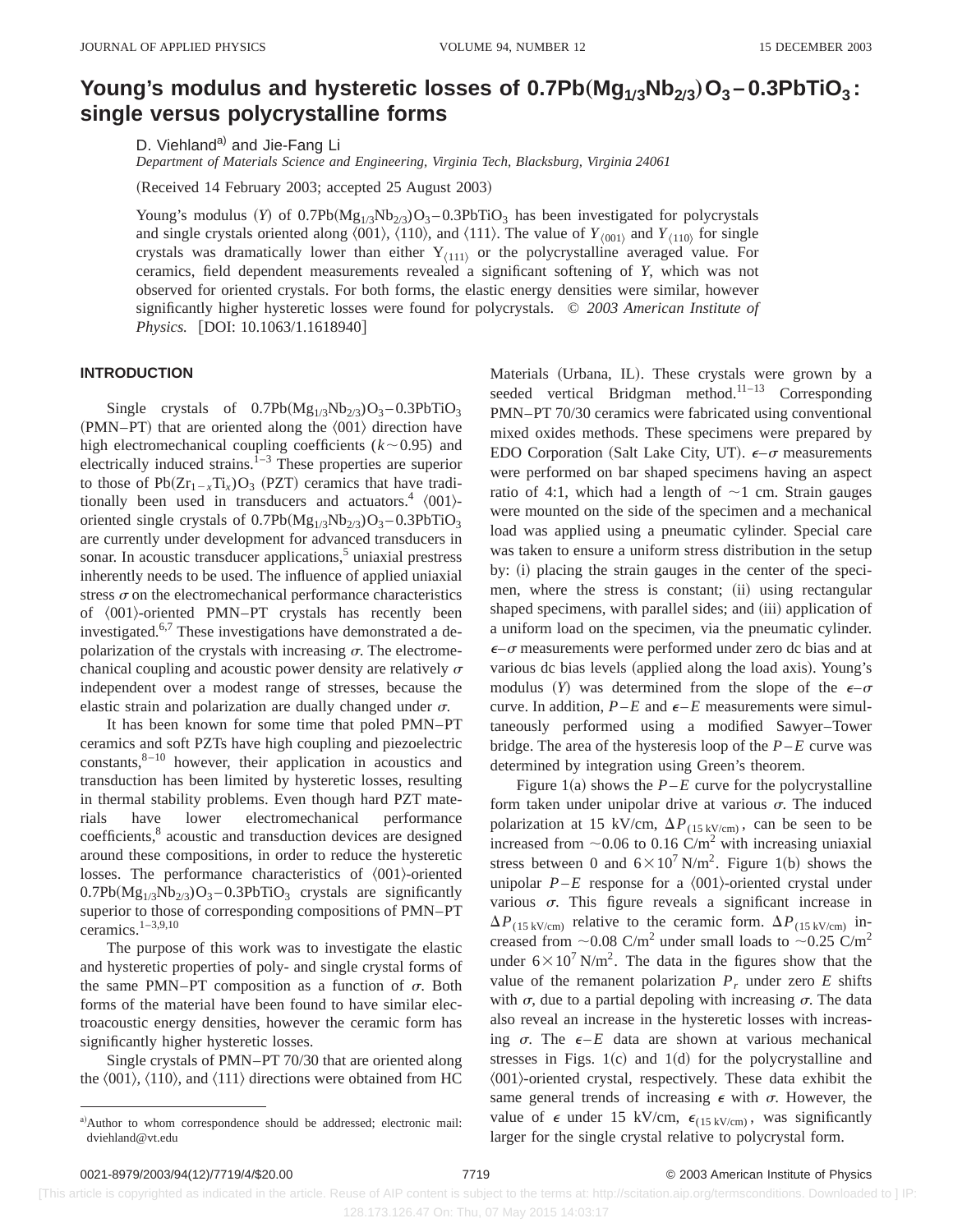

FIG. 1. *P*–*E* and  $\epsilon$ –*E* responses at different uniaxial stresses between 0 and  $6 \times 10^7$  N/m<sup>2</sup> under unipolar drive conditions: (a) *P*–*E* response for a ceramic specimen, (b)  $P$ –*E* response for  $\langle 001 \rangle$ -oriented crystal, (c)  $\epsilon$ –*E* response for a ceramic specimen, and (d)  $\epsilon$ –*E* response for  $\langle 001 \rangle$ -oriented crystal.



FIG. 2. Hysteretic loss as a function of  $\sigma$  for single and polycrystalline PMN–PT 70/30 for  $E = 15$  kV/cm: (a) polycrystalline form and (b) single crystal form. [This article is copyrighted as indicated in the article. Reuse of AIP content is subject to the terms at: http://scitation.aip.org/termsconditions. Downloaded to ] IP: 128.173.126.47 On: Thu, 07 May 2015 14:03:17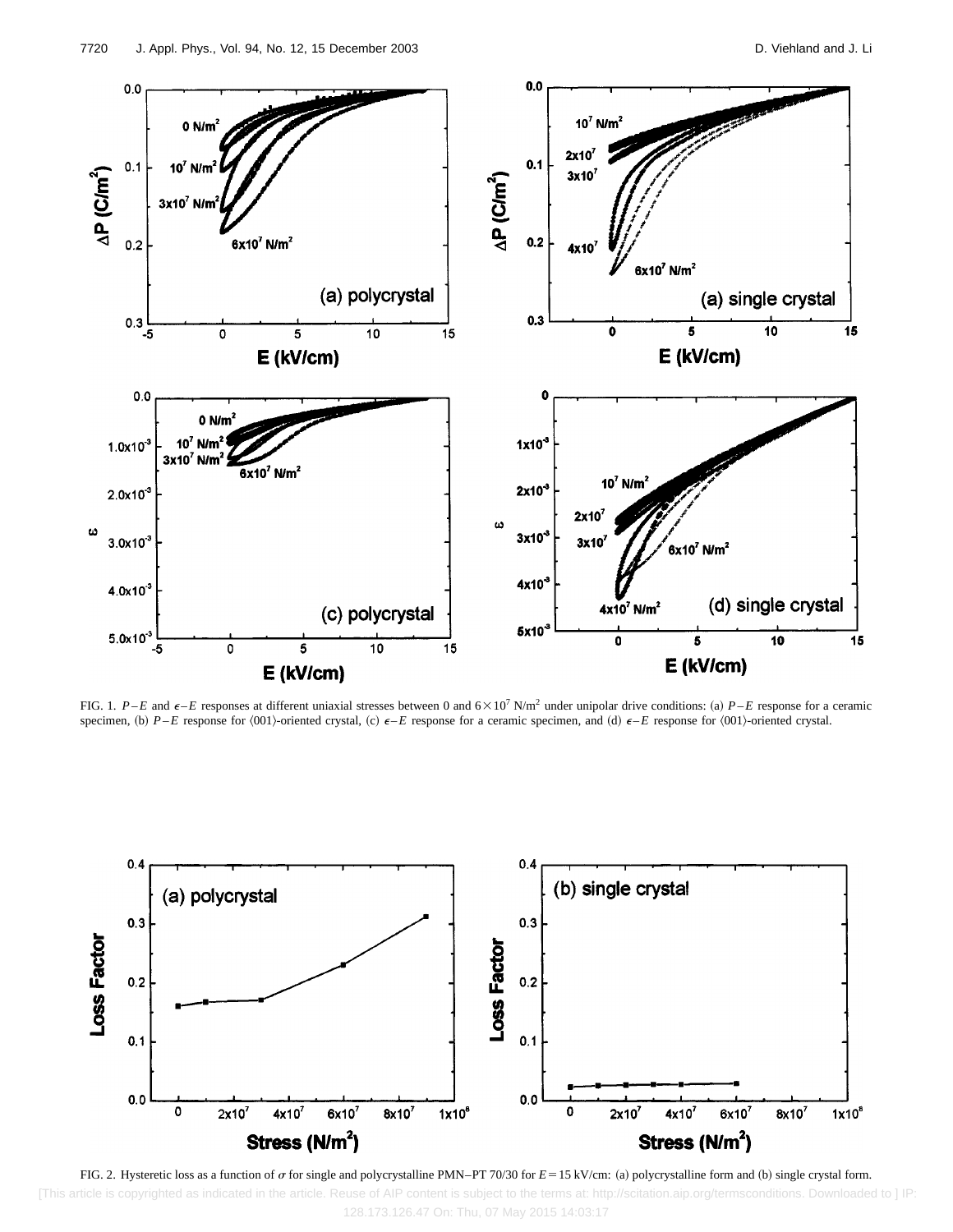

FIG. 3. Young's modulus as a function of *E* for single and polycrystalline PMN–PT 70/30 for  $\sigma = 6 \times 10^7$  N/m<sup>2</sup>: (a) polycrystalline form and (b) single crystal form.

One of the major differences in the  $P$ – $E$  characteristics between the single and polycrystalline forms was the area of the hysteresis loops. Figures  $2(a)$  and  $2(b)$  show the hysteretic losses as a function of  $\sigma$  at  $E=15$  kV/cm for poly- and single crystal forms, respectively. The hysteretic loss was significantly higher for the polycrystalline form, by nearly 1 order of magnitude. This dramatic difference between polyand single crystals may be due to the multitude of randomly axed grains of the ceramic form, which results in high fractions of off-axis polarization vectors that are randomly axed with respect to *E*.

Young's modulus as a function of  $E$  for  $\sigma=6$  $\times 10^{7}$  N/m<sup>2</sup> is shown in Figs. 3(a) and 3(b) for polycrystalline and  $\langle 001 \rangle$ -oriented single crystals, respectively. A dramatic difference in *Y* can be seen between the specimens. The value of *Y* was nearly 1 order of magnitude lower for the  $\langle 001 \rangle$ -oriented crystal, relative to the polycrystal. In addition, the dependence on *E* was much different for the two forms. For the  $\langle 001 \rangle$ -oriented single crystal, *Y* increased from  $\sim 10^{10}$ to  $\sim$  1.5 $\times$ 10<sup>10</sup> N/m<sup>2</sup> with increasing *E* from 0 to 8 kV/cm. However, for the polycrystalline form, *Y* first decreased noticeably with increasing  $E$  (and also  $\sigma$ ) and then recovered to its original value. Young's modulus was only soft in the vicinity of the coercive field ( $\sim$ 3 kV/cm), as identified by bipolar *P*–*E* measurements.

The stored elastic energy  $1/2Y\epsilon^2$  was nearly the same for both the  $\langle 001 \rangle$ -oriented single  $(1.5 \times 10^4 \text{ J/m}^3)$  crystal and the polycrystalline  $(1.2 \times 10^4 \text{ J/m}^3)$  form. The dramatically higher value of *Y* indicates that the induced strains in the polycrystalline condition are noticeably lower than that of single crystals. Recent investigations of soft and hard  $PZTs^{14}$ have shown similar depolarization, increase of hysteretic loss with increasing  $\sigma$ , and relatively high values of *Y*, as reported here for the PMN–PT polycrystalline form. Randomly axed grains seemingly increase hysteretic losses due to a high fraction of off-axes polarization vectors.

In  $\langle 001 \rangle$ -oriented PMN–PT 70/30 crystals, the stable phase under zero field is either the ferroelectric rhombohedral FE*<sup>r</sup>* 1–3 or monoclinic FE*<sup>m</sup>* . <sup>15</sup> Upon poling a FE*<sup>r</sup>* or FE*<sup>m</sup>* phase along the  $\langle 001 \rangle$ , the specimen must form a polydomain structure. Thus, both the single and polycrystalline forms of PMN–PT 70/30 have multiple domains in the poled condition. The main difference is that in single crystals all domain walls are coherent throughout the specimen and are restricted to crystallographically equivalent directions. However, in the polycrystalline form, the grains are randomly axed with respect to each other, and thus domains do not remain coherent across grain boundaries. Accordingly, only in the polycrystalline condition do hysteretic losses become pronounced.

We also measured the anisotropy of Young's modulus using the conventional resonance–antiresonance method. Temperature dependent data are shown in Fig. 4 for  $\langle 001 \rangle$ ,  $\langle 110 \rangle$ , and  $\langle 111 \rangle$  oriented PMN–PT 70/30 crystals. These measurements were performed under zero uniaxial stress (i.e.,  $\sigma=0$  N/m<sup>2</sup>). The room temperature value of *Y* can be seen to be low ( $\sim$ 2 $\times$ 10<sup>10</sup> N/m<sup>2</sup>) along both the  $\langle 001 \rangle$  and  $\langle 110 \rangle$  directions; whereas along the  $\langle 111 \rangle$ , it can be seen to be much higher ( $\sim1.5\times10^{11}$  N/m<sup>2</sup>). Previous investigations of  $Pb(Zn_{1/3}Nb_{2/3})O_3 - 4.5\% PbTiO_3$  crystals have yielded similar anisotropic values for  $Y_{(001)}$  and  $Y_{(111)}$ .<sup>16</sup> However, in our study, in the (011) plane, an unusual isotropy of *Y* was also found, where  $Y_{(001)} = Y_{(110)} \ll Y_{(111)}$ . Averaging of anisotropic elastic constants in ceramics can lead to a large difference between *Y* of the ceramic and crystal forms. However, this difference will be noticeably lowered due to the



FIG. 4. Young's modulus as a function of temperature for  $\langle 001 \rangle$ ,  $\langle 110 \rangle$ , and  $\langle 111 \rangle$ -oriented PMN–PT 70/30 single crystals for  $\sigma=0$  N/m<sup>2</sup>. These measurements were performed using the conventional IEEE resonance– antiresonance method.